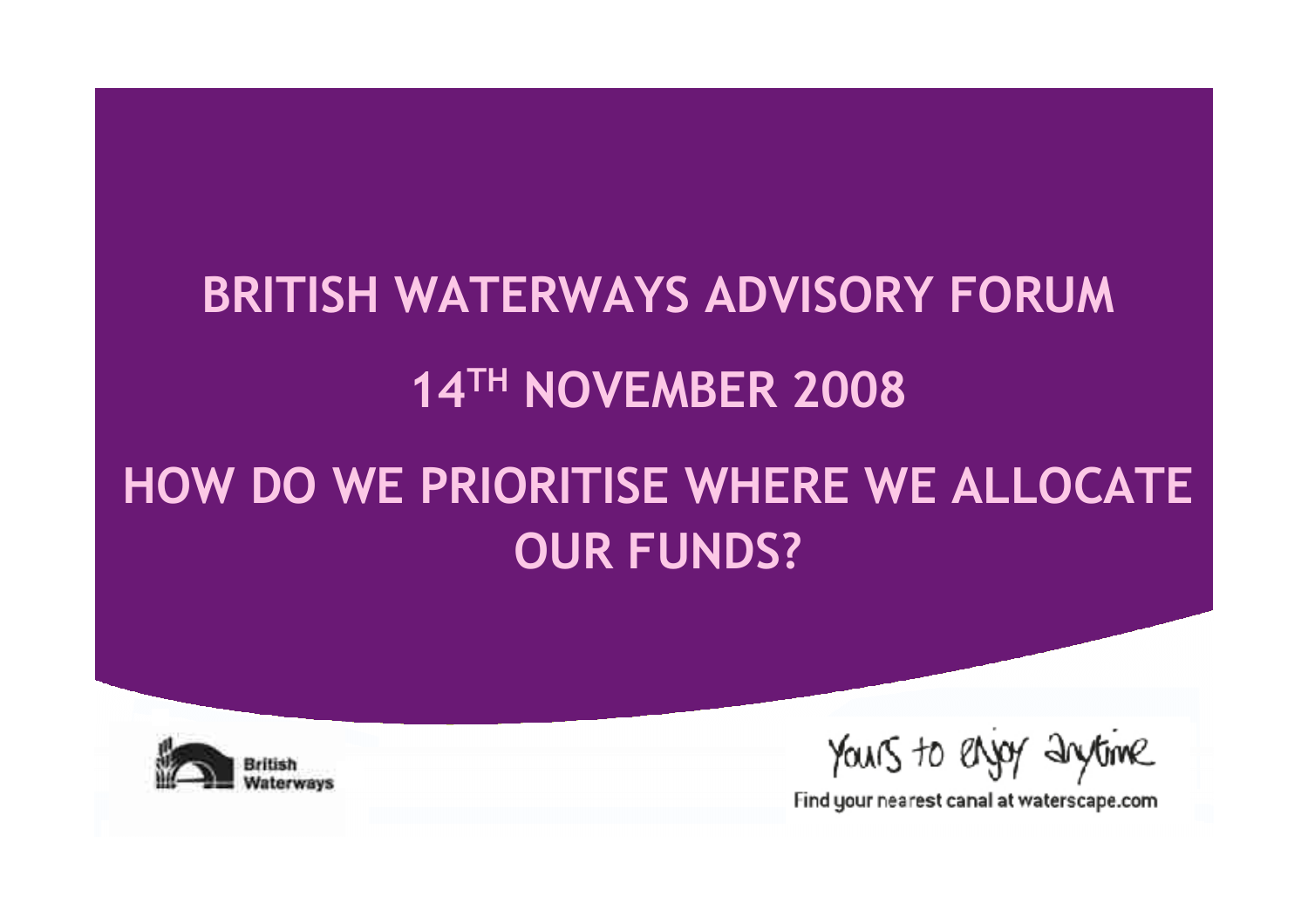### Our Steady State Model is the foundation for cost allocation/prioritisation



Yours to enjoy anytime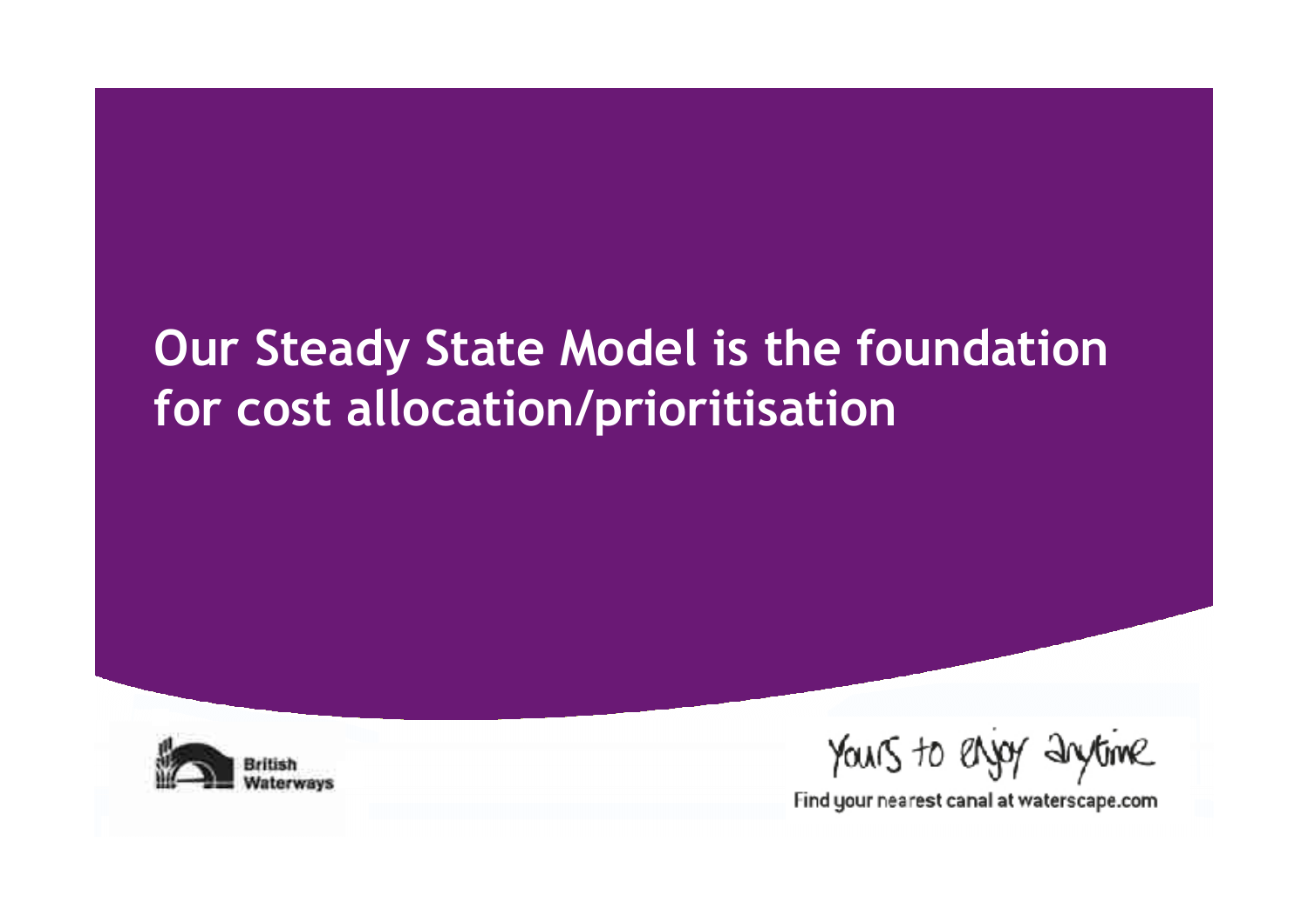#### The Model structure is Activity Based

• Costs built up by Activity and Sub-Activity, e.g.

**Soft Towpath Management** 

- Wearing Course
- **Surface Renewal**
- **Patch Repairs**
- Reconstruction



YOURS to enjoy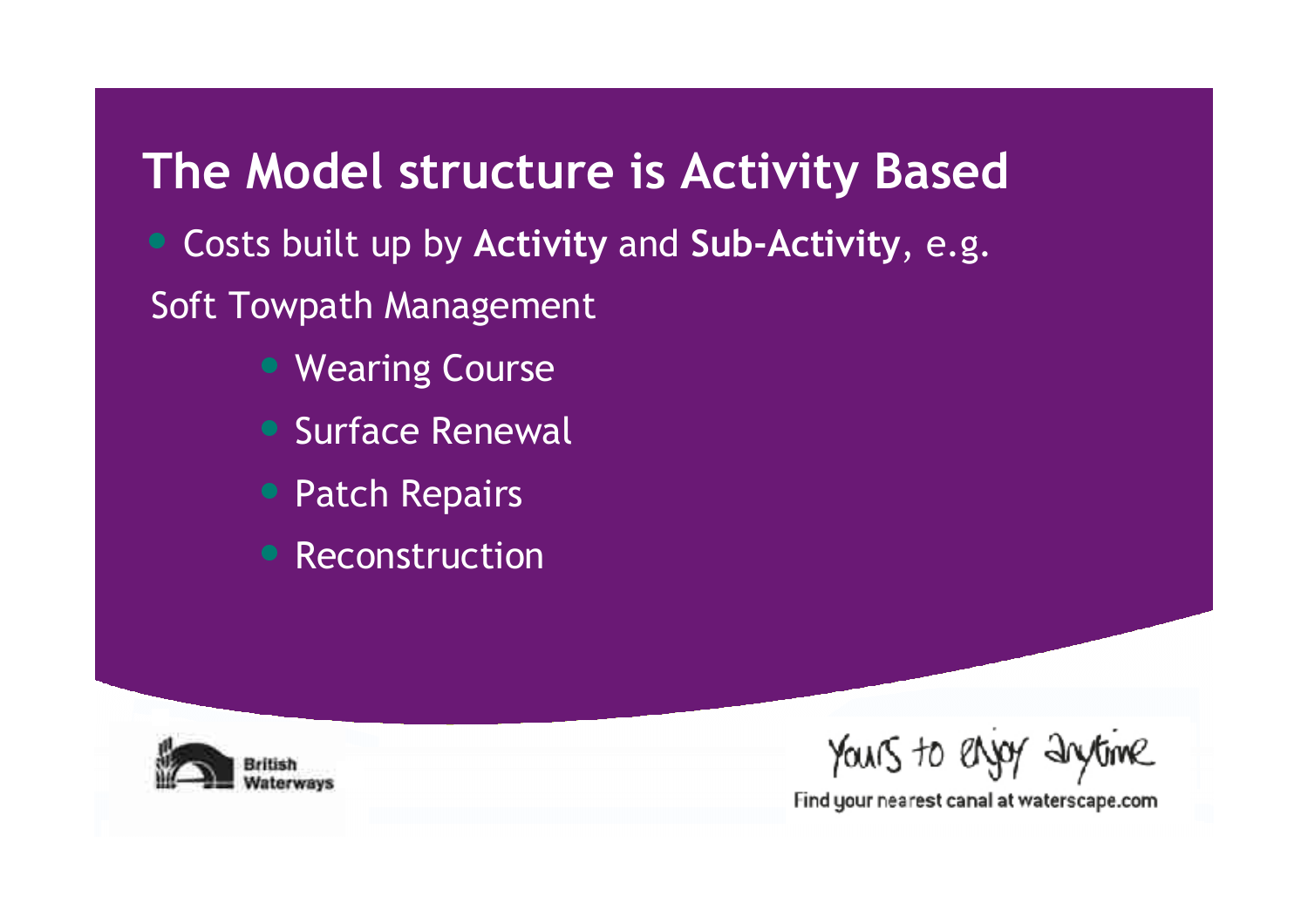#### **Model Structure**

#### **Summarising Results**

#### • Activities/Sub-Activities grouped into Categories:

|                         |                         |                               |                                       |             |           | Frequency |  |
|-------------------------|-------------------------|-------------------------------|---------------------------------------|-------------|-----------|-----------|--|
| Asset/Activity Type:    | Asset/Activity Sub Type |                               |                                       | No of Units |           | 'Years)   |  |
| Soft Towpath Management | Wearing Course          |                               | isa m                                 |             | 2,410,702 | 10,000    |  |
| Soft Towpath Management | Surface Renewal         |                               | isa m                                 |             | 2,410,702 | 200,000   |  |
| Soft Towpath Management | Patch Repairs           |                               |                                       |             | D.702     | 200,000   |  |
| Soft Towpath Management | Reconstruction          | Iategory                      |                                       |             | 702       | 80,000    |  |
| Hard Towpath Management | Wearing Course          | Lock Operations               |                                       |             | 234       | 12,000    |  |
| Hard Towpath Management | Ratch Repairs           | Lock Repair & Maintenance     |                                       |             | 234       | 200,000   |  |
| Hard Towpath Management | Reconstruction          | On Call/Standby               |                                       |             | ,234      | 25,000    |  |
|                         |                         |                               | Other Hard Asset Repair & Maintenance |             |           |           |  |
|                         |                         | Pump Out Cleaning & Servicing |                                       |             |           |           |  |
|                         |                         | <b>Refuse Collection</b>      |                                       |             |           |           |  |
|                         |                         | <b>SCADA</b>                  |                                       |             |           |           |  |
|                         |                         |                               | Signage Updating / Maintenance        |             |           |           |  |
|                         |                         | Toilet Cleaning & Maintenance |                                       |             |           |           |  |
|                         |                         |                               |                                       |             |           | Category  |  |
|                         |                         | Tunnel Repair & Maintenance   |                                       |             |           |           |  |
|                         |                         | <b>Vegetation Management</b>  |                                       |             |           |           |  |

• We know on average how much it costs us to keep every activity in a 'steady state' condition

Visitor Mooring Repair & Maintenance



Yours to enjoy anythine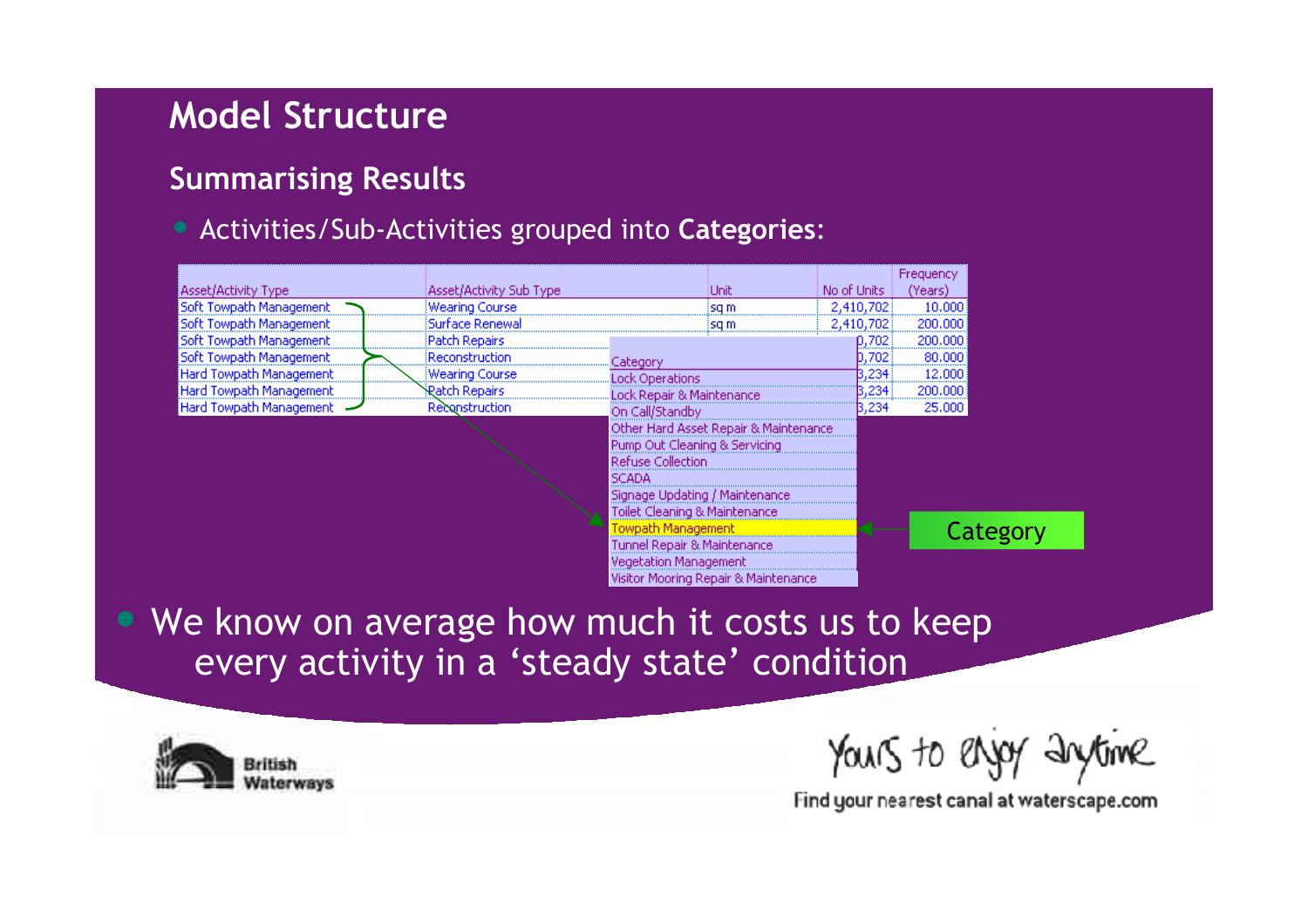# From this detailed information we can allocate funds to each business unit to deliver

- A major works programme determined centrally
- A general works programme determined locally



YOUNS to enjoy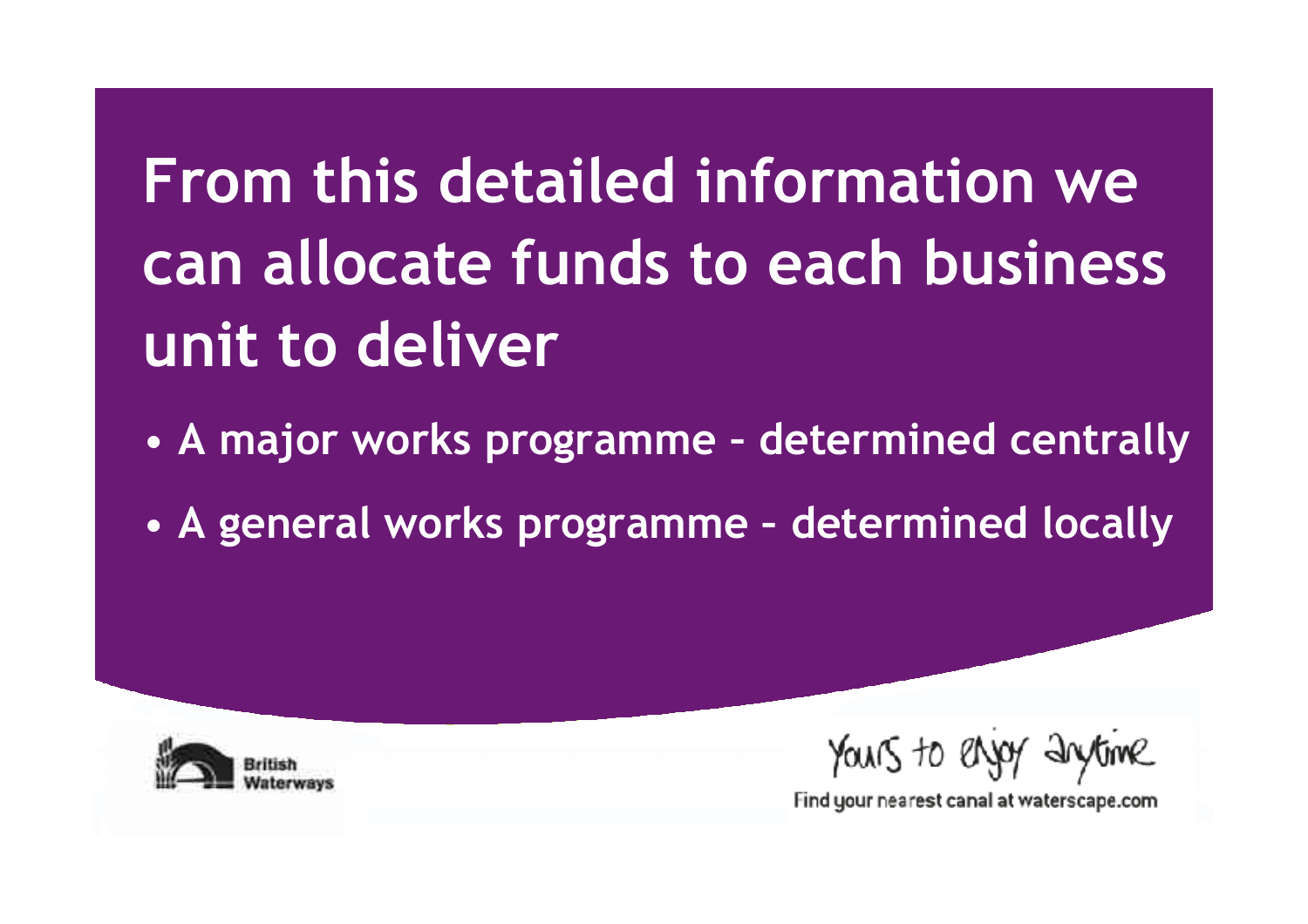### TOTAL STEADY STATE MODEL

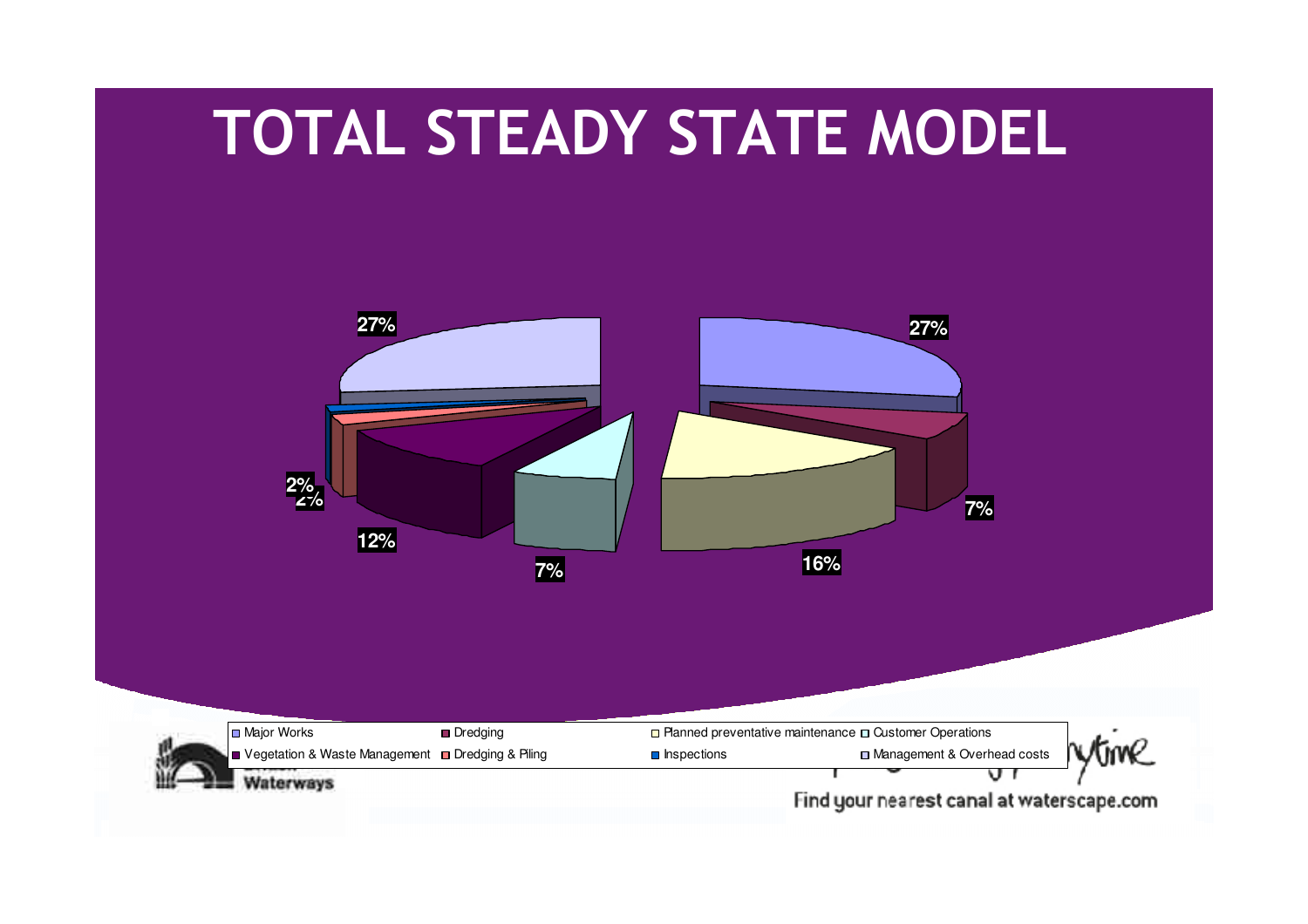## **COMPARISON MODEL TO FORECAST 2008/9**

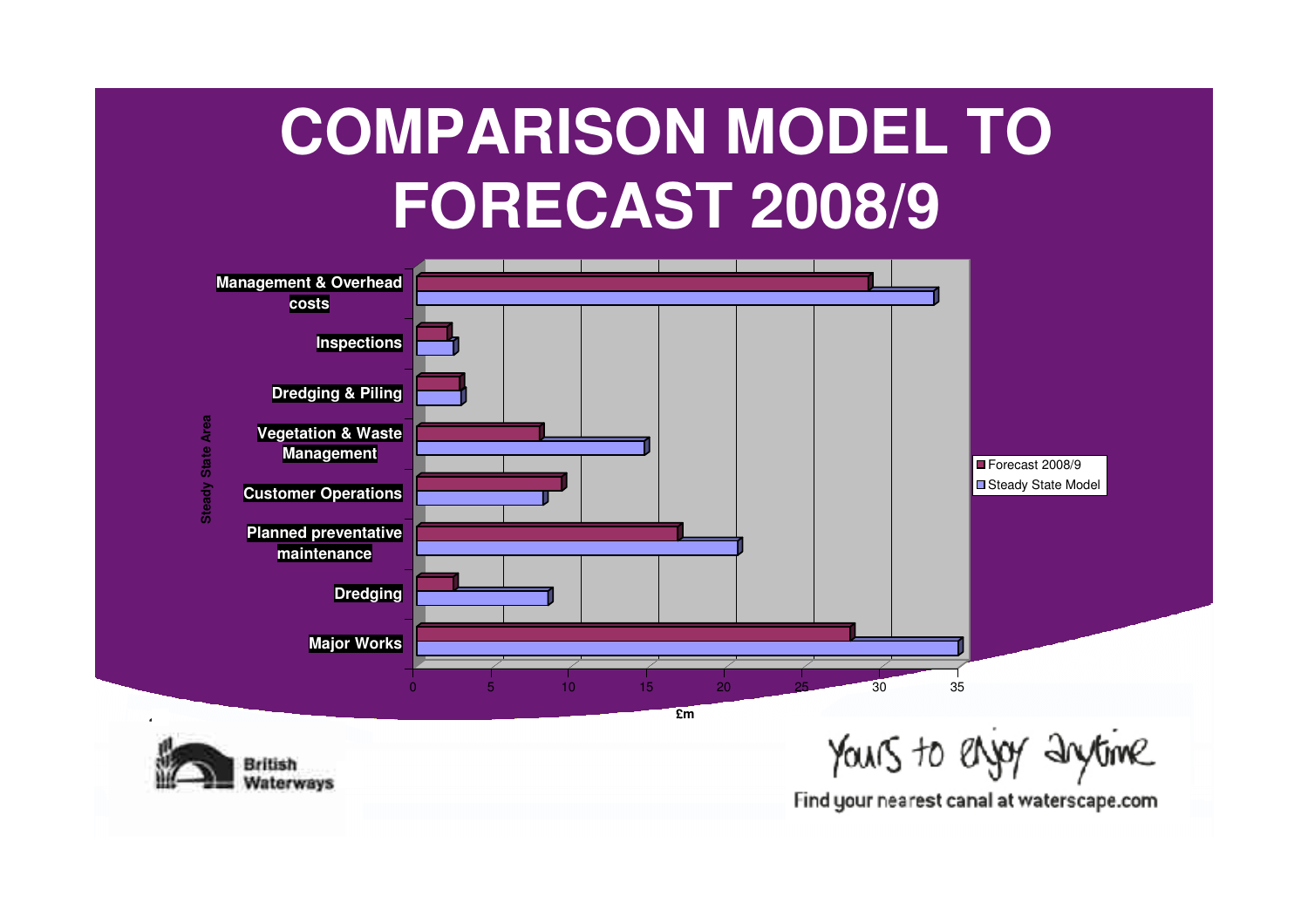# **MAJOR WORKS PROGRAMME** 2008/9 - £29m

- D & E Assets with COF 4 or 5
- Reservoirs in the interest of safety
- Customer service standards
- Customer service improvements



Yours to enjoy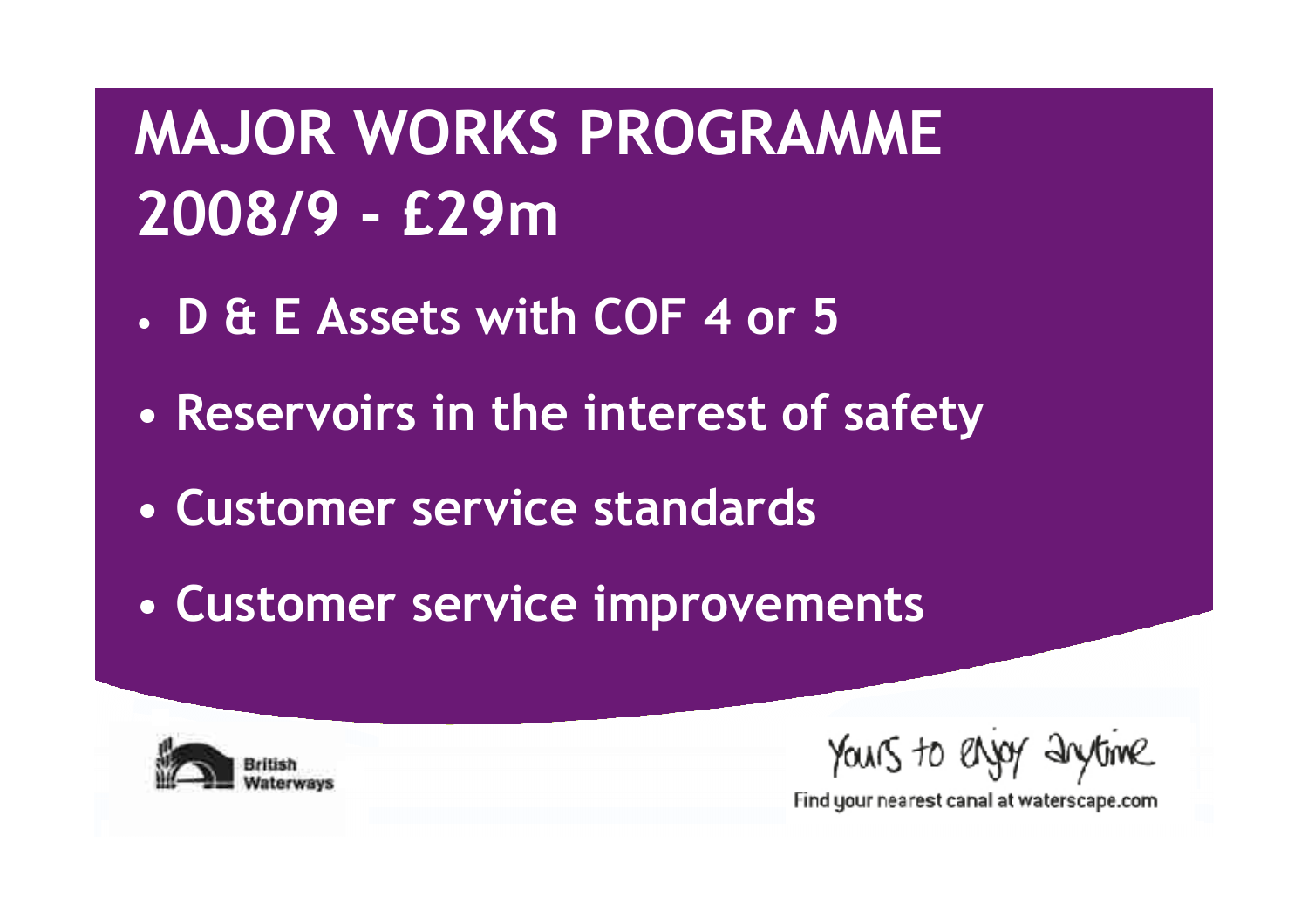#### CURRENT MAJOR WORKS PROGRAMME 2008/9

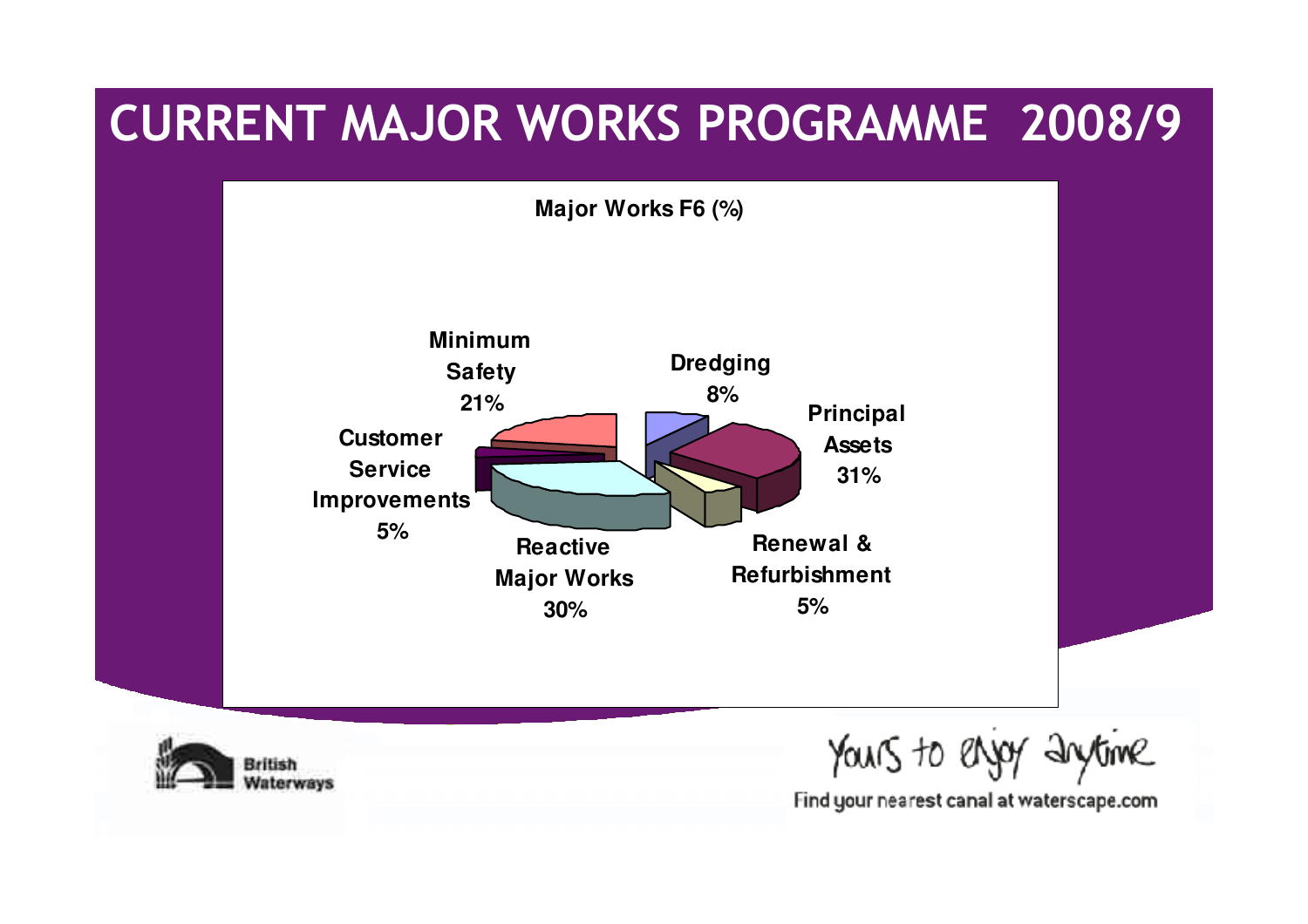#### CURRENT MAJOR WORKS PROGRAMME 2008/9

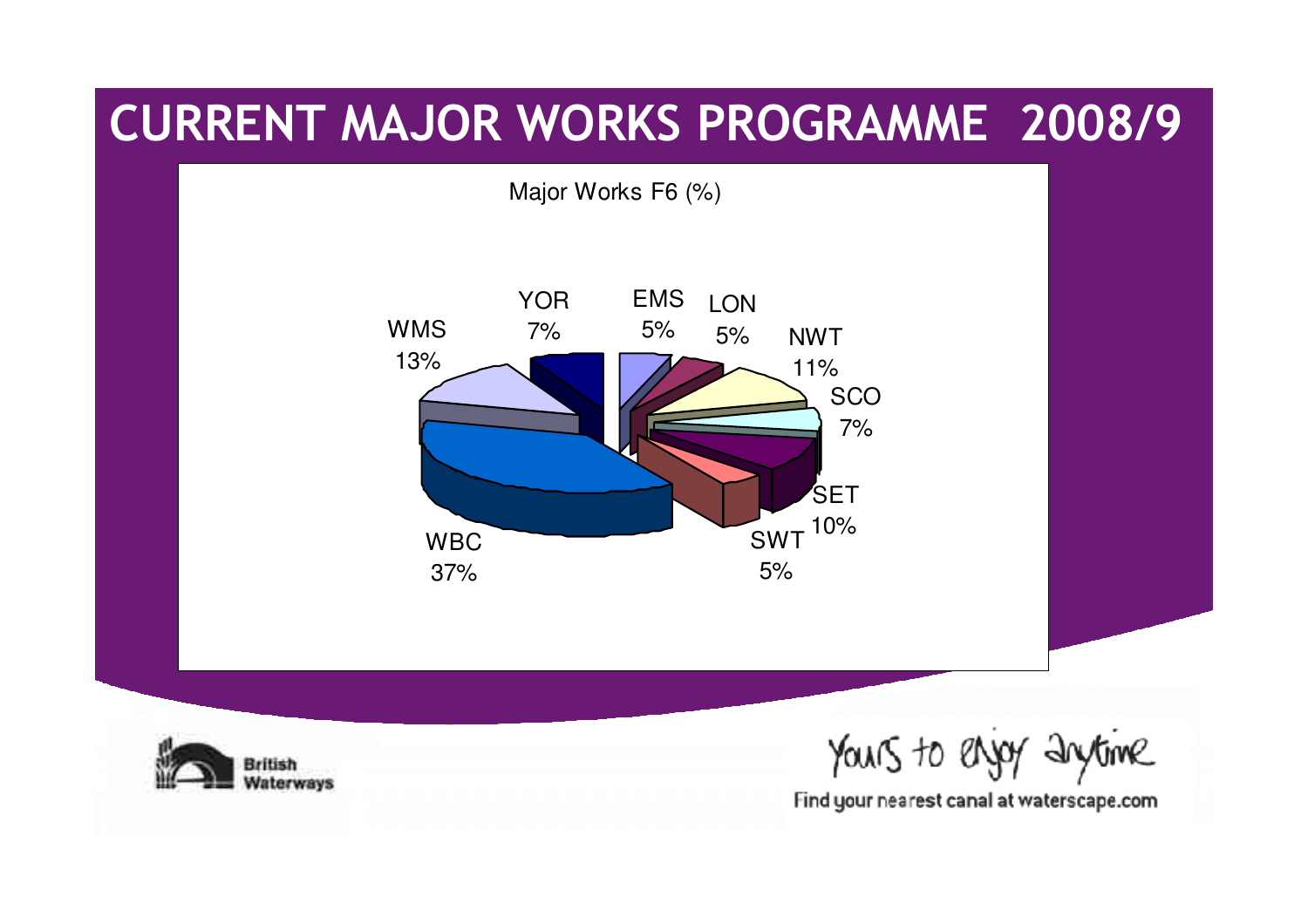## **MAJOR WORKS PROGRAMME** 2009/10

## **SAME PRIORITIES**

# **APPROX £30M - PROGRAMME CURRENTLY BEING CONSTRUCTED**



Yours to enjoy anythme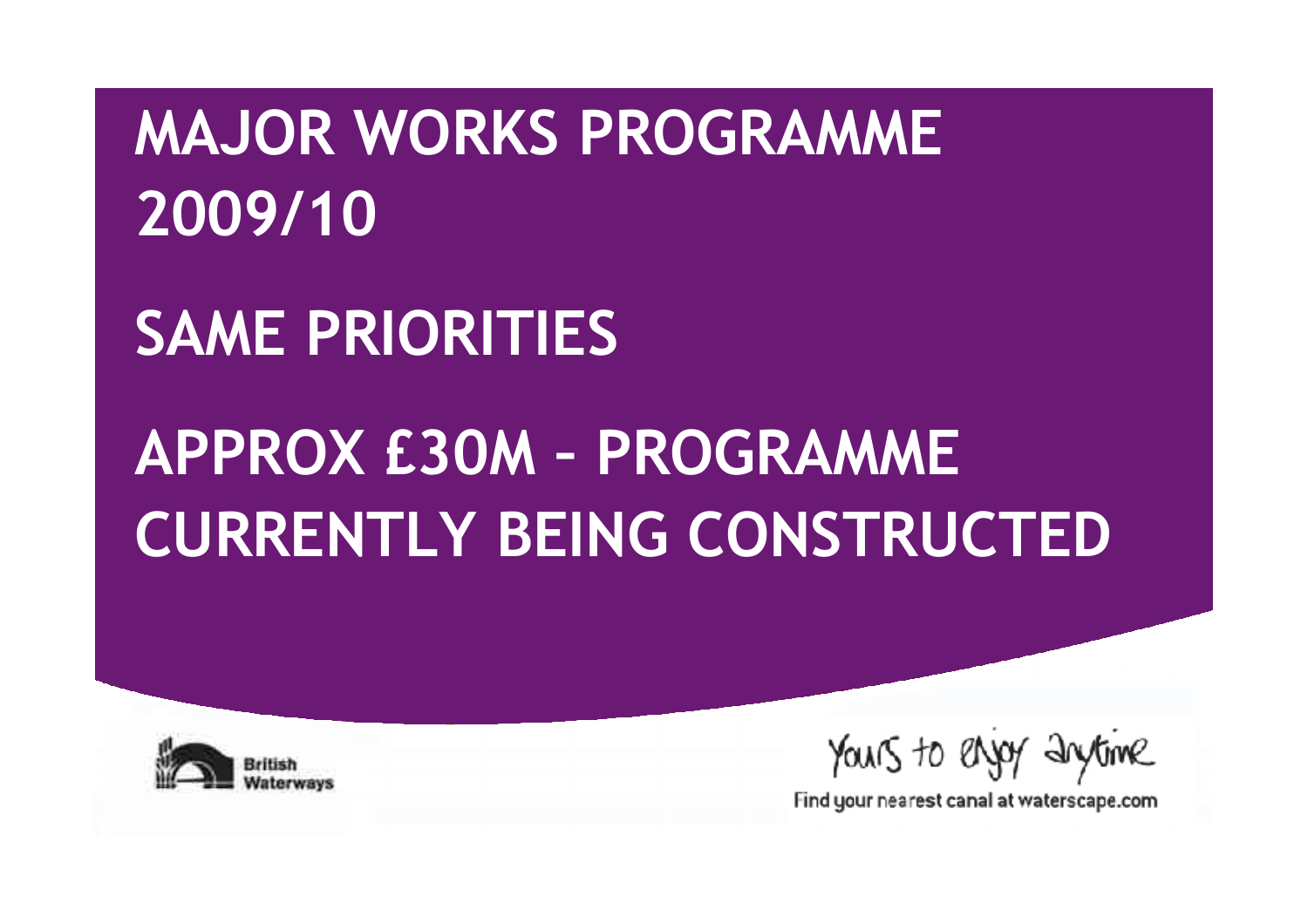### **GENERAL WORKS PROGRAMME**

### **Main priorities are**

- Managing risk by a intensive inspection regime
- . Planned preventative maintenance regime for all assets, customer facilities and vegetation
- **Adhering to H & Safety and Environmental legislation** and looking after our Heritage



Yours to en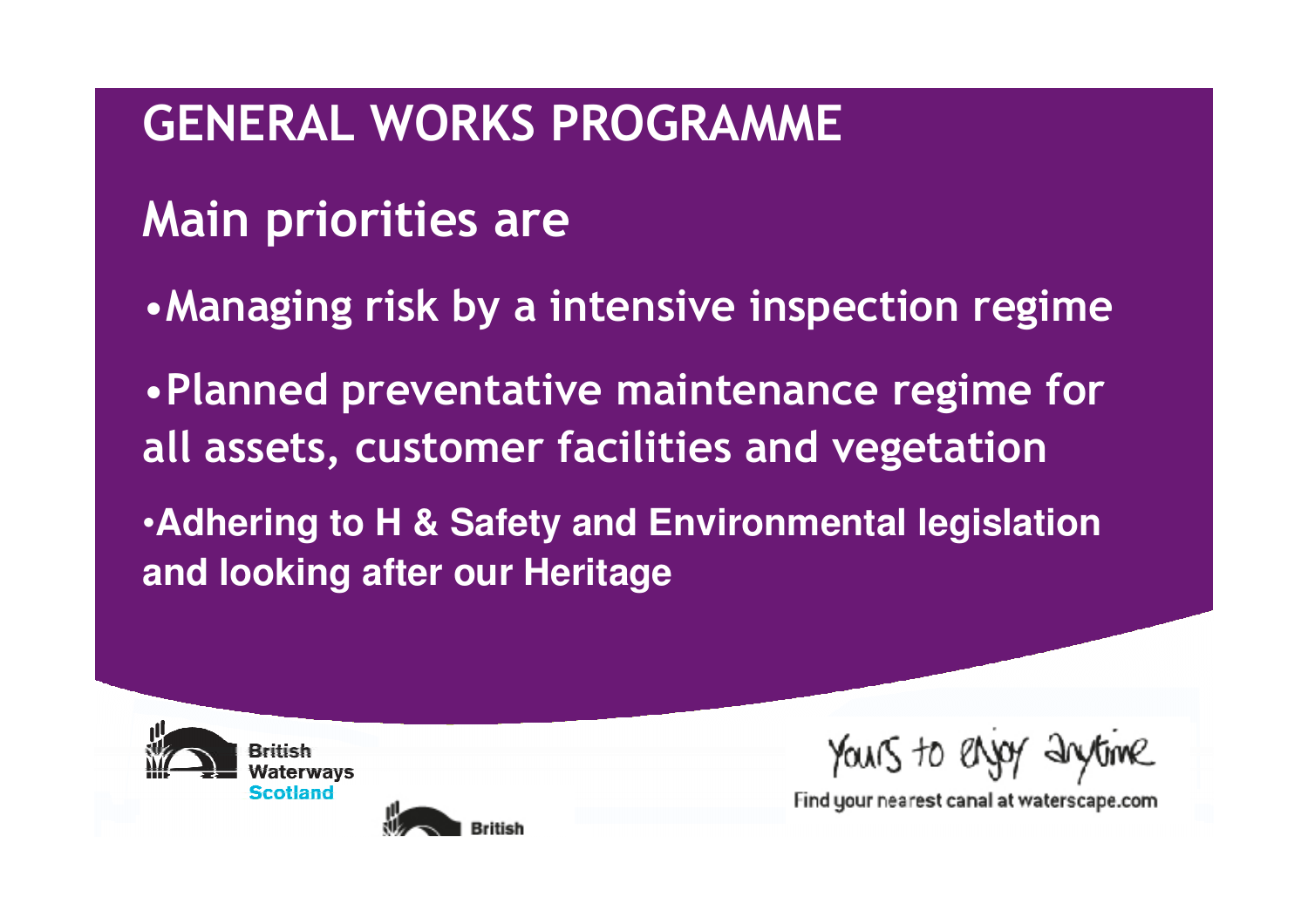### **General Works Programme 2008/9 - £68m**